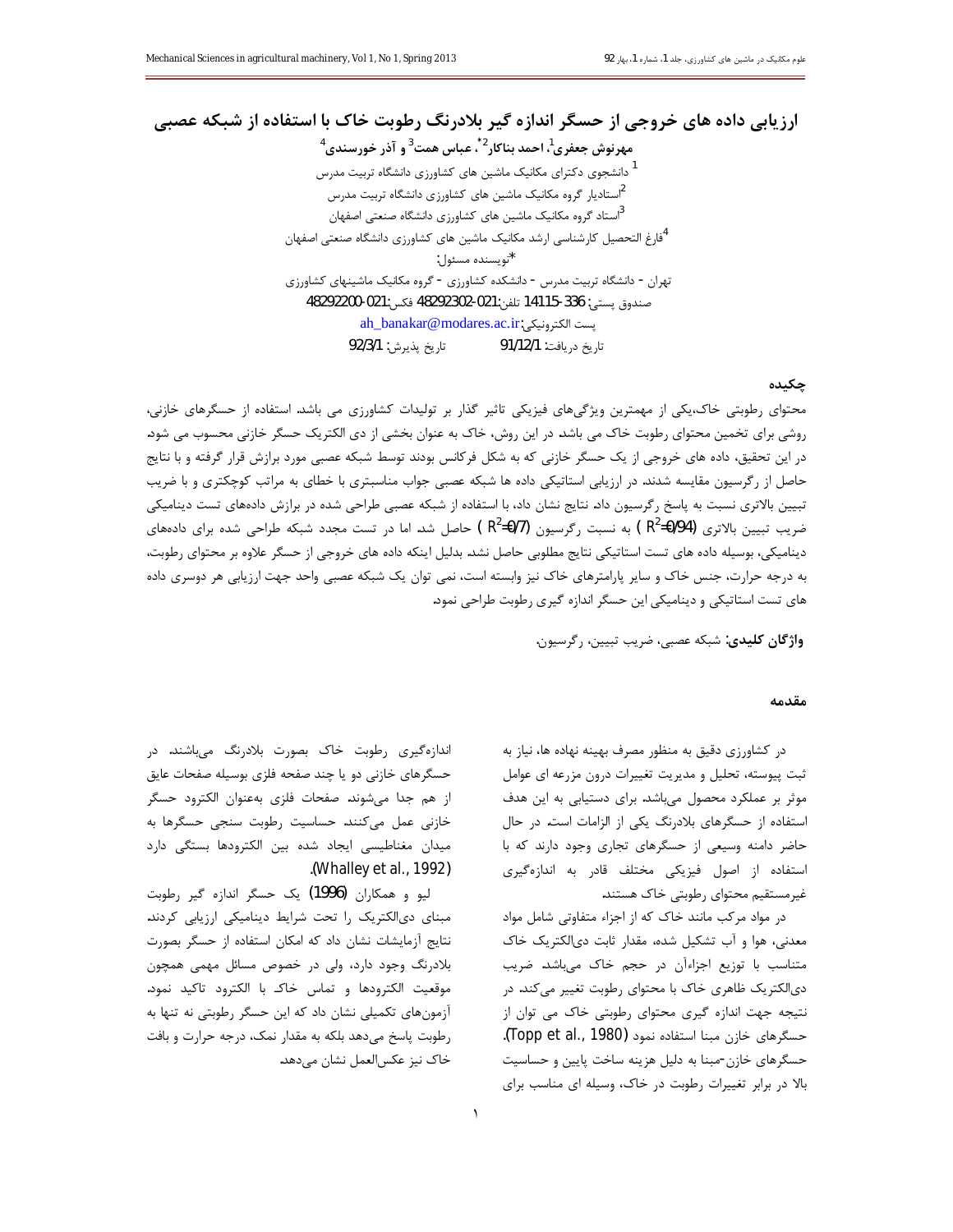اندارد و همكاران (2004) نشان دادند اثر درجه حررات و بافت خاک به سادگی بر روی دادهها قابل اعمال بوده و فقط اثر دو عامل محتوای رطوبتی و نمک بر روی دادههای خازن تأثیرگذار مے باشند

خورسندی و همکاران(2011) حسگر انـدازه گیـر رطوبـت بـه صورت بلادرنگی را طراحی و سـاختند کـه ايـن حسـگر از دو بخش تشكيل شده بود: سه الكترود و يـك مـدار الكترونيكـي. الکترودها تیغه های فلزی بودند که در داخل یک قطعـه فیبـر استخوانی ثابت شده بودند. ولتاژ تحریک مدار برابر 12 ولت و خروجی آن بسامد بود. حسگر تحت شـرایط اسـتاتیکی و در خاکی با بافت لوم رسی سیلتی در آزمایشگاه واسنجی شـد. بـا بهره گیری از نتایج این آزمون، حسگر ساخته شـده در مزرعـه مورد ارزیابی قرار گرفت. تحلیل داده ها نشان داد که رابطه بین محتوای رطوبت خاک و بسامد خروجی حسگر را می تـوان بـه صورت یک رابطـه درجـه دو نشـان داد. خطـای حسـگر برابـر 1/55% برآورد شد و بین مقادیر رطوبت اندازهگیری شده توسط حسگر و تعیین شده با روش وزنی رابطـه خطـی و معنـی۱داری (R<sup>2</sup>=0/70) مشاهده شد. نتایج نشان داد که داده های خروجی حسگر علاوه بر محتوای رطوبت، به درجـه حـرارت خـاک نیـز وابسته است.

هدف این تحقیق بررسی داده های حاصل از ارزیابی استاتیکی و دینامیکی حسگر اندازه گیر رطوبت خاک ساخته شده توسط خورسندی و همکاران با استفاده از شبکه عصبی و مقایسه با کاربرد رگرسیون در تحلیل نتایج می باشد.

### مواد و روش ها

در تست استاتیکی حسگر، ابتدا 20 سطح رطوبتی مجـزاء با رطوبت های وزنی در دامنه یک تـا 38% سـاخته شـد. ایـن محدوده رطوبتی، از خاک نسبتاً خشـک تــا خــاک نزديــک بــه اشباع را در بر داشت. با ثبت محتوای رطوبت وزنی هر نمونـه و اندازه گیری خروجی حسگر در ایـن سـطح رطـوبتی، منحنـی واسنجی حسگر، با استفاده از نرم افزار Excel بـه دسـت آمـد .(Khorsandi et al., 2011)

در آزمایش دینامیکی حسگر، قطعهای از زمین با بافت لوم رسی سیلتی به ابعاد 10×9 متر به قطعـاتی مسـاوی بـه ابعـاد 1%1 متر برای 9 عبـور 10 متـری حسـگر و ثبـت خروجـی، تقسیم گردید. آزمایش به این صورت انجام شد که ابتدا قبل از هر عبور با استفاده از روش نمونه برداری ، نقـاط مـش بنــدی شده برای تعیین محتوای رطوبت وزنی مورد نمونه برداری قرار گرفت. سپس با حرکت تراکتور با سرعت پیشروی 0/5 متـر بـر ثانیه از روی خطوط، خروجی حسگر در عمـق هـای 20 و 30 سانتی متر با نرخ نمونه برداری 10 نمونه در ثانیه،در این نقــاط ثبت شد (2011 ,Khorsandi et al., 2011). نتايج حاصل از تست

استاتیکی حسگر اندازه گیر رطوبت بـه صـورت بلادرنـگ بـا استفاده از نرم افزار متلب (Matlab) و ابزار رابط گرافیکی برازش تابع (nftool) و با استفاده از فركـانس هـاى دريـافتى دستگاه و همچنین خروجی نرمال مـورد ارزیـابی مجـدد قـرار گرفت. شبکه طراحی شده جهت برازش داده هـا ازیـک شـبکه feedforward ساده با دو لايه (يک لايه مخفى و يک لايـه خروجي) و با 10 نرون در لايه مخفي، تشكيل شـده اسـت. در لايه مخفى از تابع انتقال tan-sigmoid و در لايه خروجي از تابع انتقال خطي استفاده شـد. 80 درصـد داده هـا در مرحلـه آموزشي، 10 درصد در مرحلـه تسـت و 10 درصـد در مرحلـه ارزيابي مورد استفاده قرار گرفت.

در ارزیابی داده های دینامیکی (مزرعه ای)، از شبکه عصبی feedforward ساده با دو لايه ( يک لايه مخفى و يک لايه خروجی) استفاده شد. تعداد نرون های لایه مخفی بر روی برازش منحنی تاثیرگذار بوده، به نحوی که با افزیش تعداد نرون های لایه مخفی ضریب تبیین افزایش می یافت. در این تحقيق با تعداد 600 نرون در لايه مخفى حداكثر ضريب تبيين حاصل شد. در لایه مخفی از تابع انتقال tan-sigmoid و در لايه خروجي از تابع انتقال خطي استفاده شد. 80 درصد داده ها در مرحله آموزشی، 10 درصد در مرحله تست و 10 درصد در مرحله ارزیابی مورد استفاده قرار گرفت.

### نتايج و بحث

جدول 1 تاثیر تعداد نرون های لایه مخفی بر میانگین مربعـات خطا و ضریب تبیین را در مرحله آموزش بـرای هـر دو تسـت استاتیکی و دینامیکی حسگر نشـان مـی دهـد. همـانطور کـه مشاهده می شود همبستگی داده های تست استاتیکی دستگاه بالا بوده به نحوی که شبکه طراحی شده با تعـداد 3 نـرون در لايه مخفى نيز جواب قابل قبولي داده است. ولي بهترين كارايي شبكه با تعداد 10 نرون در لايه مخفى حاصل شد.

بررسی نتایج نشان داد، استفاده از شبکه عصبی در برازش دادههای استاتیکی نسبت به کاربرد رگرسیون در تحلیل داده ها برتـري نسـبي داشـته اسـت (شـكل 1). ضـريب تبيـين در نمودارهـاي رگرسـيون شـبكه عصـبي (R2=0/98) بــه نسـبت رگرسیون انجام شده توسط خورسندی و همکاران (R<sup>2</sup>=0/91) مقدار بالاترى را نشان داد (شكل 2).

با بررسی شکل3، نتایج حاصل به دلیل اینکـه مقـدار خطـای میانگین مربعـات نهـایی کوچـک اسـت و بـین رفتـار خطـای مجموعه آموزشی با خطای مجموعه ارزیابی تشابه وجود دارد و هیچ بیش برازشی رخ نداده است، مطلوب می باشد.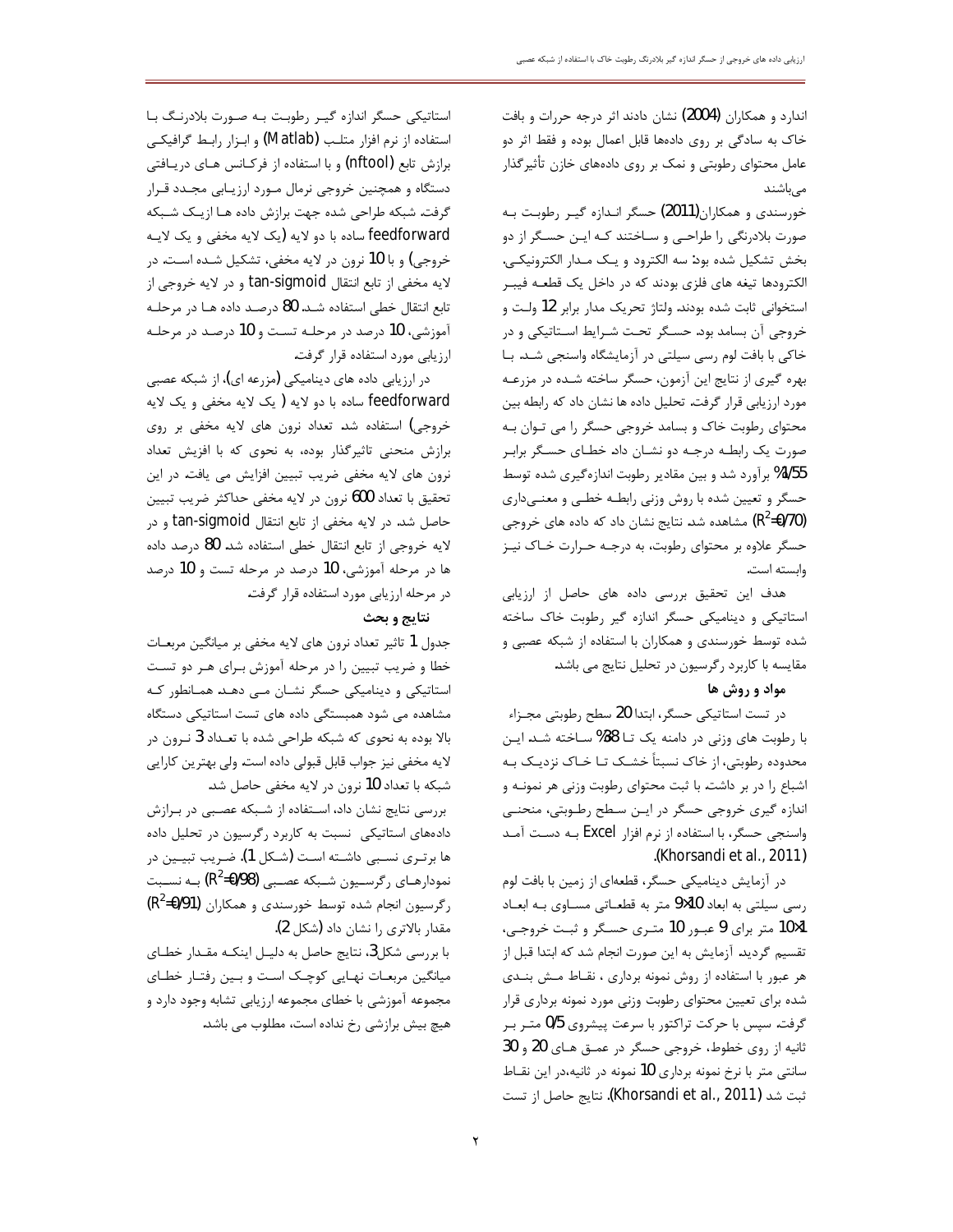

شکل1. مقایسه برازش منحنی با استفاده از a) رابط گرافیکی برازش منحنی نرم افزار Matlab و b) رگرسیون (خورسندی و همکاران - 2011) Fig 1. Comparison of curve fitting with a) Matlab software neural network fitting tool and b) Regression (Khorsandi et al. 2011)



شكل3. نمودار كارايي شبكه-تست استاتيكي Fig 3. Network performance diagram-Static test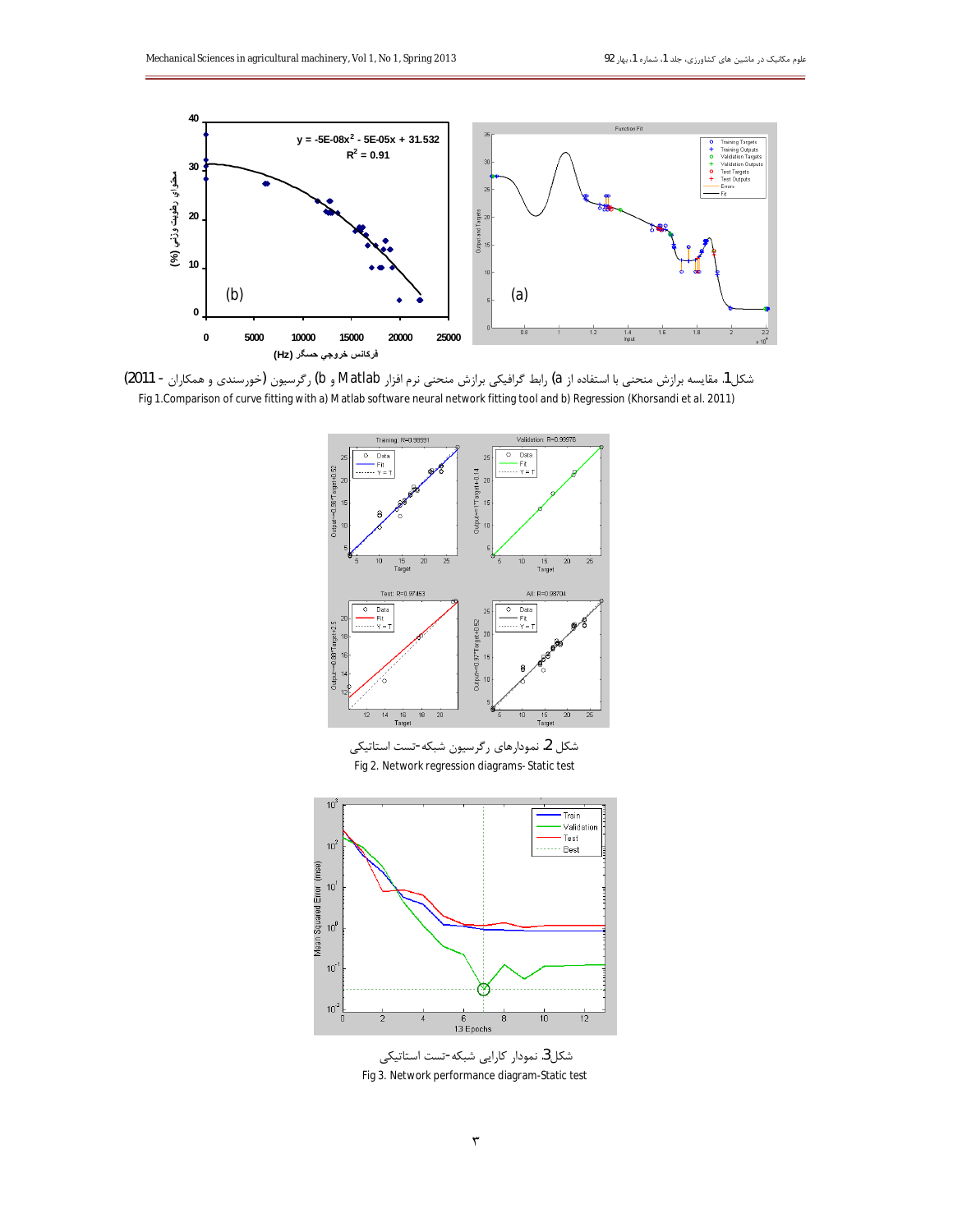با توجه به جدول 1، در تست دینامیکی داده ها بـا اسـتفاده از شبكه عصبي بهترين كارايي شبكه با تعداد 600 نرون در لايـه مخفی بدست آمد. باید توجه داشت که در جدول 1 تنها مقدار مربعات خطا و ضریب تبیین در مرحله آموزش شبکه ذکر شده است. بنابراین با وجود اینکه ضریب تبیین در مرحلـه آمـوزش شبكه با 700 نرون در لايه مخفى بالاترين عـدد بدسـت آمـد (R<sup>2</sup>=0/95)، ولی در مرحله ارزیابی و تست با این تعداد نـرون، نتايج مطلوبي حاصل نشد. با تعداد 600 نرون در لايه مخفي در هر سه مرحله آموزش، ارزيابي و تست بالاترين ضـريب تبيـين ىدست آمد.

جدول 1. تاثير تعداد نرون هاي لايه مخفى بر ميانگين مربعات خطا و ضریب تبیین در مرحله آموزش Table 1. Effect of hidden layer neuron numbers on mean square erron and  $R^2$ 

| تعداد نرون های لایه مخفی شبکه طراحی شده برای تست استاتیکی حسگر |            |            |
|----------------------------------------------------------------|------------|------------|
| $R^2$                                                          | <b>MSE</b> | تعداد نرون |
| 0.93                                                           | 3.67       | 3          |
| 0.97                                                           | 1.98       | 6          |
| 0.98                                                           | 0.94       | 10         |
| 0.97                                                           | 1.6        | 15         |
| 0.94                                                           | 2.87       | 20         |
| تعداد نرون های لایه مخفی شبکه طراحی شده برای تست دینامیکی حسگر |            |            |
| $R^2$                                                          | <b>MSE</b> | تعداد نرون |
| 0.75                                                           | 0.2        | 50         |
| 0.84                                                           | 0.13       | 100        |
| 0.92                                                           | 0.06       | 300        |
| 0.94                                                           | 0.05       | 600        |
| 0.95                                                           | 0.04       | 700        |

بررسی نتایج نشان داد، استفاده از شبکه عصبی در برازش داده های دینامیکی نسبت به کاربرد رگرسیون در تحلیـل داده هـا برتري دارد (شكل 4). در ارزيـابي داده بـه وسـيله رگرسـيون ضریب تبیین $\rm R^2$ =0/7 بدست آمد که در مقایسه با ضریب تبیین شبکه 94/0=R2، کوچکتر می باشد (شکل 5). شــکل 6 نشــان می دهد نتایج حاصل به دلیل اینکه مقدار خطای میـانگین مربعات نهـايي كوچـك اسـت و بـين رفتـار خطـاي مجموعـه .<br>آموزشی با خطای مجموعه ارزیابی تشـابه وجـود دارد و هـیچ بیش برازشی رخ نداده است، مطلوب می باشند. ىجث

در ارزیابی استاتیکی داده ها همانطور که توسط رگرسیون جواب نسبتا مناسبی توسط خورسندی و همکاران بدست آمد، شبكه عصبي نيز پاسخ مطلوبي با ضـريب تبيـين بـالاترى داد. ولی در ارزیابی داده های دینامیکی توسط رگرسیون ضریب

تبیین R2=0/7 بدست آمد و در نتیجه معادلـه رگرسـیون ارائـه شده اعتبار بالایی نداشت. با استفاده از شبکه عصبی طراحی شده در برازش داده های تست دینامیکی ضریب تبیین بالاتری در حدود 0/94 بدست آمد. اما در تست مجدد شـبكه طراحـى شده برای داده های دینامیکی با داده هـای تسـت اسـتاتیکی، نتايج مطلوبي حاصل نشد.







شکل 5. رابطه بین رطوبت اندازهگیری شده با حسگر با محتوای

رطوبت واقعی (خورسندی و همکاران -2011) Fig 5. Relation between the measured soil moisture content by sensor and actual moisture content (Khorsandi et al. (2011))



شکل 6. نمودار کارایی شبکه- تست دینامیکی Fig 6. Network performance diagram-Dynamic test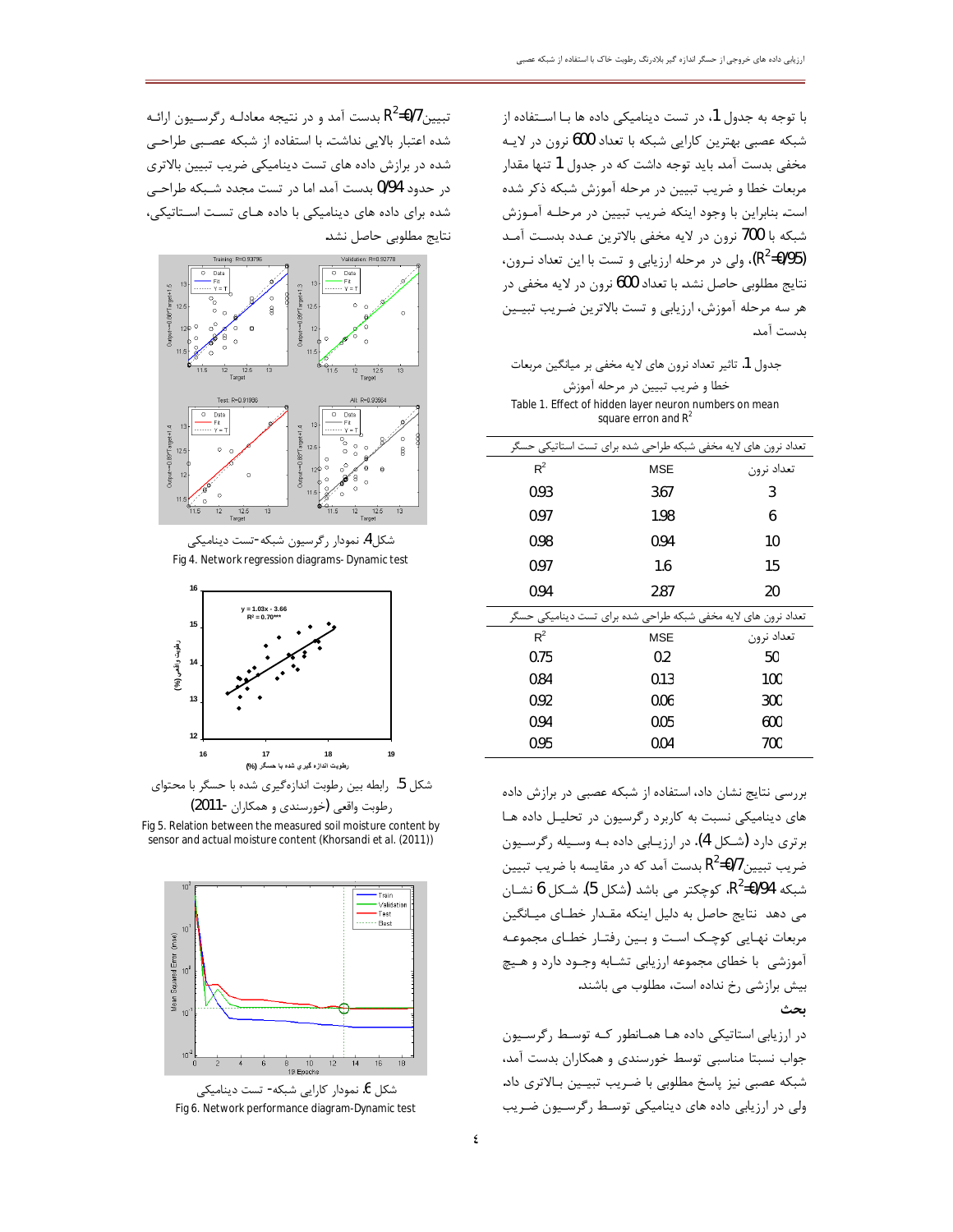تفاوت در درجه حرارت مزرعه در روز آزمایش تست دینامیکی و آزمایشگاه در زمان تست استاتیکی حسگر، اعمـال شـود. بنابراین پیشنهاد می شود بر روی حسگر طراحی شـده جهـت اندازه گیری رطوبت به صورت بلادرنگ حسگرهایی جهت اندازه گیری دما، جنس خاک و سایر پارامترهای تاثیر گذار ب عملكرد حسگر نصب شود تا بتوان تاثير ساير پارامترها به غير از رطوبت را از خروجی حسگر حذف کرد. همانطور کـه خورسـندی و همکـاران در گـزارش خـود اشـاره كردند، مقدار ثابت دى الكتريک حسگر با درجه حرارات تغييـر می کند. بدلیل اینکه داده های خروجی از حسگر عـلاوه بـر محتـوای رطوبـت، بـه درجـه حـرارت، جـنس خـاک و سـاير یارامترهای خاک نیز وابسته هستند، نمی توان یک شبکه عصبی واحد جهت ارزیابی هر دوسری داده هـای تسـت اسـتاتیکی و دینامیکی حسگر اندازه گیری رطوبت، طراحی نمود. در نتیجه باید روی داده های تست دینامیکی حسگر اصلاحاتی از نظر

#### **REFERENCES**

- 1. Andrade, P., Aguera, J., Upadhyaya, S., Jenkins, B., Rosa, U. & Josiah, M. (2001). Evaluation of a dielectric–based moisture and salinity sensor for in-situ applications. **ASAE Paper** No. 011010. St. Joseph, Mich.: ASAE.
- 2. Khorsandi A., Hemmat A., Masoumi A. , Amirfattahi R.. (2011). Design, Development and Evaluation of a Continuous *Capacitance*-based *Sensor* for On-the-Go *Soil Moisture* Content Measurement. **Iranian Journal of Biosystems Engineering.**42(1): 1
- 3. Topp, G.C., DDavis, J.L. & Annan, A.p. 1980. Electromagnetic determination of soil water content: measurements in coaxial transmission lines. **Water Resources Research**. 16: 574-582.
- 4. Whalley, W.R.& Stafford, J.V. (1992). Real-time sensing of soil water content from mobile machinery: Options for sensor design. **Computers and Electronics Agriculture**. 7: 269-284.